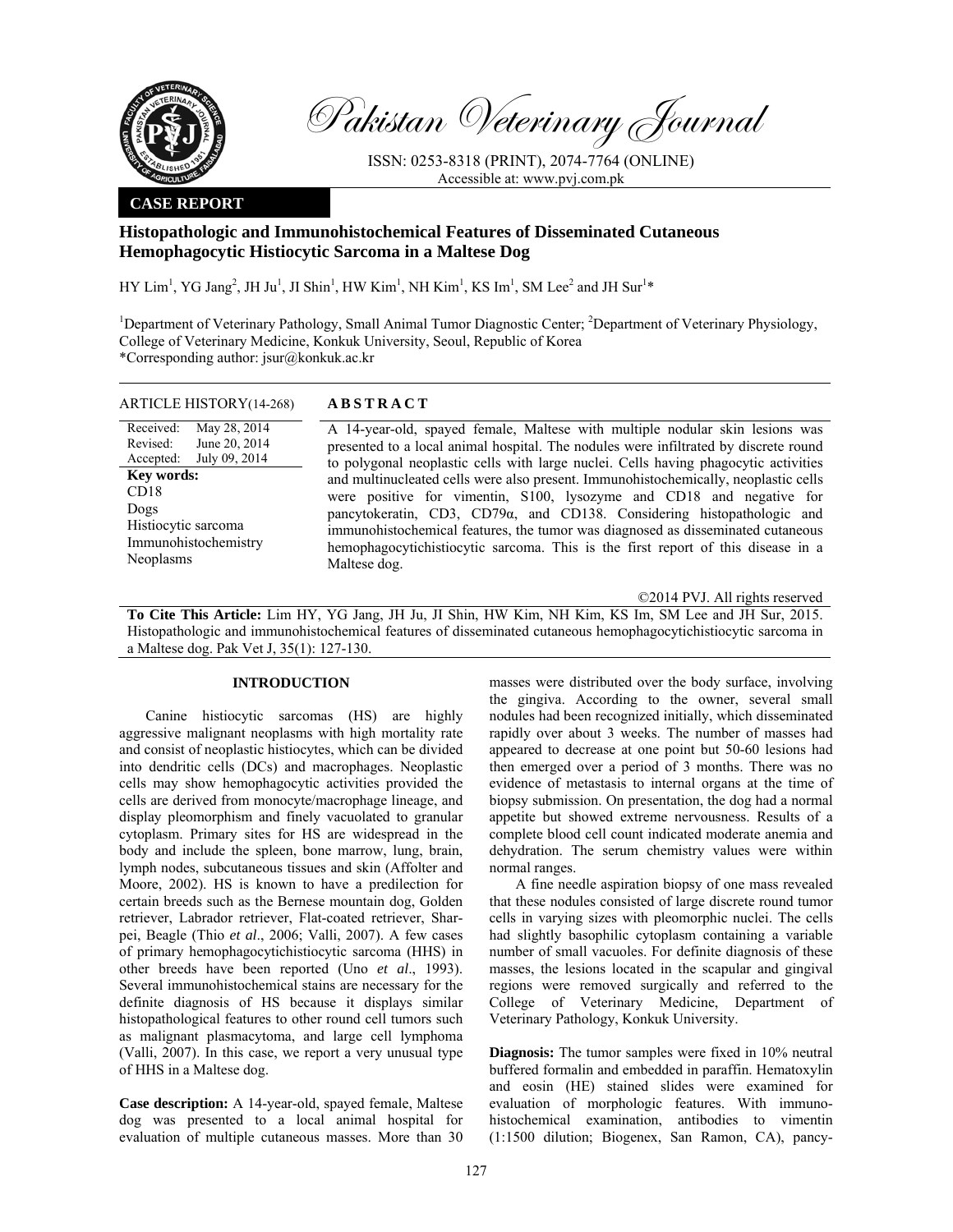tokeratin (1:300 dilution; Dako Denmark A/S, Glostrup, Denmark), S100 protein (1:200 dilution; Biogenex), lysozyme (1:200 dilution; Dako), CD3 (1:100 dilution; Dako), CD18 (1:100 dilution; University of California, Davis, CA),  $CD79\alpha$  (1:100 dilution; Dako), and CD138 (1:50 dilution; Dako) are the most widely used to detect all surface antigens for categorization of the diagnosis. Immunohistochemistry (IHC) was performed on previously diagnosed canine splenic HHS (n=2), cutaneous histiocytoma (n=8), and plasmacytoma (n=5) tissues as positive controls. Slides were deparaffinized, rehydrated with PBS and incubated in 3% hydrogen peroxide for 20min. Heat-induced antigen retrieval was performed by boiling in Tris-EDTA (pH 9.0) for vimentin and pancytokeratin, and by boiling in citric acid (pH 6.0) for CD3, CD79α and S100. Enzymatic pre-treatment was performed with proteinase K for CD18, CD138, and lysozyme. After applying the primary antibodies at room temperature for 3h (for pancytokeratin, S100, lysozyme, CD18, and CD79  $\alpha$ ) or at 4°C overnight (for vimentin, CD3, and CD138), slides were washed in PBS 3 times, and incubated with horseradish peroxidase secondary antibodies(DAKO REAL™ Envision kit; Dako) for 20min. All the slides were counterstained with Gill's hematoxylin.

#### **RESULTS**

Grossly, skin lesions were reddish, firm and nodular with regional alopecia. Several nodules were hemorrhagic (Fig. 1). Microscopically, round to polygonal individual tumor cells with large nuclei were densely accumulated in the dermis and inflammatory infiltrates. Cells with characteristic morphology of phagocytosis, such as abundant foamy cytoplasm containing red blood cells, hemosiderin, leukocytes, and cell debris were commonly observed. Some cells were obviously large (20-30 µm in diameter) and had multiple nuclei. There was marked anisocytosis and anisokaryosis due to these large cells and multinucleated giant cells (MGCs). Nuclei were round to oval, vesicular, and hyperchromatic with 1-3 prominent irregular nucleoli (Fig. 2A), and there were 1-2 mitotic figures per 40 high-power field. Extra-vascular erythrocytes caused by intra-tissue hemorrhage during surgery were abundant (Fig. 2B). On the basis of the histologic features, 2 main diagnoses, HHS and phagocytic plasmacytoma, were considered.

Immunohistochemically, all of the neoplastic cells in the present case were positive for vimentin, S100 protein, CD18, and lysozyme and negative for cytokeratin and CD138 (Fig. 3A). Specific CD18-positive staining was observed in the cytoplasm and membrane of neoplastic histiocytes and MGCs in the biopsy samples (Fig. 3B). All neoplastic cells uniformly expressed lysozyme with a granular pattern in the cytoplasm (Fig. 3C). The neoplastic cell population was negative for both CD3 and CD79α. The results of IHC staining of splenic HHS, cutaneous histiocytomas and plasmacytomas are described in Table 1.

Negative CD3 and CD79α staining indicated that these cells did not belong to T-cell or B-cell lineages. Phagocytic plasmacytoma was also excluded due to lack of staining for CD79α and CD138. Positive CD18 staining

**Table 1:** Immunohistochemical findings of hemophagocytichistiocytic sarcoma, histiocytoma and plasmacytoma detected in various breeds of dogs

|                              |         | No. positive/No. tested (%)                       |              |              |  |
|------------------------------|---------|---------------------------------------------------|--------------|--------------|--|
| Antibody                     | Present | Splenic HHS                                       | Histiocytoma | Plasmacytoma |  |
|                              | case    | $(n=2)$                                           | (n=8)        | $(n=5)$      |  |
| Cytokeratin                  |         | 0/2(0)                                            | 0/8(0)       | 0/5(0)       |  |
| Vimentin                     | +       | 2/2(100)                                          | 8/8 (100)    | 5/5(100)     |  |
| S100                         | +       | 2/2(100)                                          | $3/8$ (37.5) | 2/5(40)      |  |
| Lysozyme                     | +       | 2/2(100)                                          | 6/8(75)      | 1/5(25)      |  |
| CD <sub>3</sub>              |         | 0/2(0)                                            | 0/8(0)       | 0/5(0)       |  |
| CD <sub>18</sub>             | ÷       | 2/2(100)                                          | 7/8 (87.5)   | 1/5(25)      |  |
| $CD79\alpha$                 |         | 0/2(0)                                            | 0/8(0)       | 5/5(100)     |  |
| CD138<br>$H$ IC. III. $\sim$ |         | 0/2(0)<br>and an article to attain an article and | 0/8(0)       | 5/5(100)     |  |

HHS: Hemophagocytichistiocytic sarcoma.

could not distinguish HHS from HS, but positive staining for lysozyme revealed this tumor was composed of histiocytes derived from macrophages having phagocytosis ability. Furthermore, the results of IHC stains and morphologic features were exactly identical to those of splenic HHS. Overall, histopathologic features and IHC staining results indicated that the cutaneous nodules were disseminated cutaneous HHS.

## **DISCUSSION**

Histiocytic proliferative diseases in dogs comprise cutaneous histiocytoma, cutaneous histiocytosis, systemic histiocytosis and HS (Moore *et al*., 2006). Cutaneous histiocytoma, a proliferation of Langerhans cells, is the most prevalent benign skin tumor in young dogs. Histiocytosis is defined as a reactive proliferation of nonneoplastic histiocytes. Cutaneous histiocytosis is a proliferation of benign histiocytes within skin, whereas systemic histiocytosis is characterized by infiltrates of histiocytes with involvement of multiple organs (Mastrorilli *et al*., 2012).

Malignant tumors of histiocytic cells are very rare disorders in Maltese dogs, and reported most frequently in specific breeds such as flat-coated retriever and the Bernese mountain dog (Hedan *et al*., 2011). Recently, disseminated cutaneous HS in a Great Dane (Mastrorilli *et al*., 2012) and splenic HHS in a flat-coated retriever (Soare *et al*., 2012) were described. HHS is regarded as a proliferation of neoplastic macrophages which expressed CD11d/CD18 and MHC class II molecules and have phagocytic and degradative properties (Moore *et al*., 2006).

Most previous study on canine HHS focused on distinguishing macrophages and DCs (Affolter and Moore, 2002; Fant *et al*., 2004). In the present study, we performed IHC examination to differentiate histiocytes and plasma cells because avid phagocytosis could rule out epidermal and dermal DCs. The results of IHC staining and characteristic morphologic features strongly suggest that the neoplastic cells are derived from macrophages, not from epidermal or dermal DCs or plasma cells. As a result, utilization of IHC staining using anti-CD18, CD79α, CD138 and lysozyme antibodies allowed unequivocal identification of HHS.

Malignant tumors of histiocytes are uncommon in non-predisposed breeds. This histopathological and immunohistochemical diagnosis of the HHS in a Maltese is considered extremely rare, and this is the first report of it.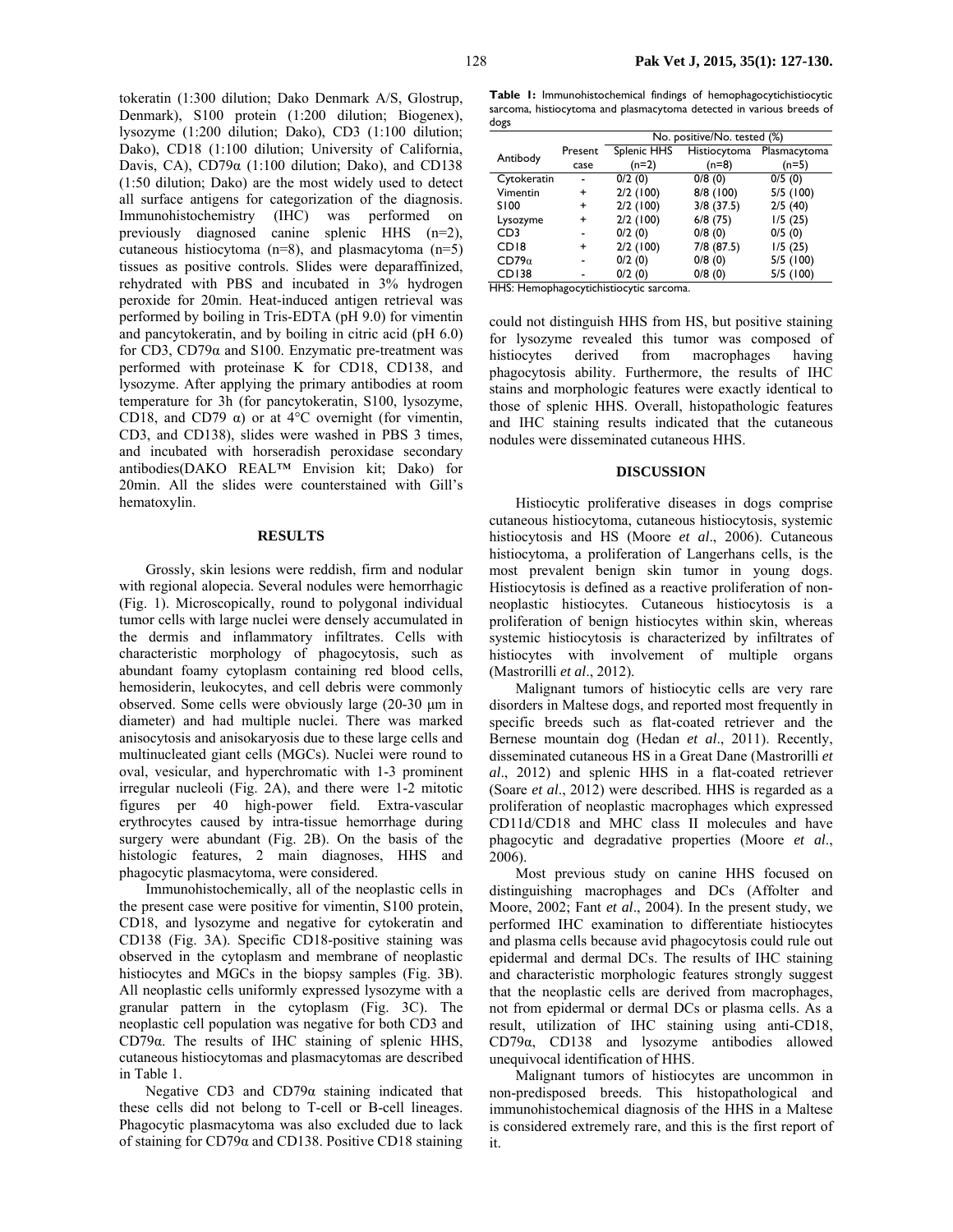

**Fig. 1:** Multifocal, raised, firm, erythematous nodules are present in a dog. The largest lesion is located on the right lateral neck region.



**Fig. 2:** Histopathologic features of the dog's lesion stained with hematoxylin and eosin. A) Dermal lesions, scapular region; dog. There is a multinucleated giant cell at the right center. Some neoplastic cells contain several ingested erythrocytes (arrow). A mitotic figure is noted at the left upper area (arrowhead). The nuclei are round to oval and have one or more nucleoli and B) Gingival lesions in dog, binucleated and neoplastic cells containing hemosiderin, cell debris, erythrocytes, and phagocytic vacuoles in the cytoplasm are located among extravascular erythrocytes caused by hemorrhage during surgery (arrow).  $Bar=20 \mu m$ .

**Author's contribution:** Ha-Young Lim carried out most of the work in writing. Young-Gyu Jang and Jung-Hyung Ju contributed equally to this paper with the first author. Jung-Hyang Sur provided information to analyze the findings. All authors approved the manuscript.



**Fig. 3:** Immunohistochemical staining of the dog's dermal lesion. A) Dermal lesions, scapular region; dog. With CD138 staining, none of the infiltrating neoplastic cells are labeled, B) Dermal lesions, scapular region; dog. CD18+ neoplastic histiocytic cells including multinucleated giant cells are infiltrated in the dermis and C) Dermal lesions, scapular region; dog. Most of the malignant histiocytes are stained extensively with anti-lysozyme antibody. Gill's hematoxylin counterstain. Bar: A=20 µm; B & C=50 µm.

**Acknowledgement:** The authors thank Ms. RH Jang for her excellent technical assistance. This research was supported by the Basic Science Research Program of the National Research Foundation of Korea (NRF) and was funded by the Ministry of Science, ICT and Future Planning (2014R1A2A2A01003470).

#### **REFERENCES**

Affolter VK and PF Moore, 2002. Localized and disseminated histiocytic sarcoma of dendritic cell origin in dogs. Vet Path, 29: 74-83.